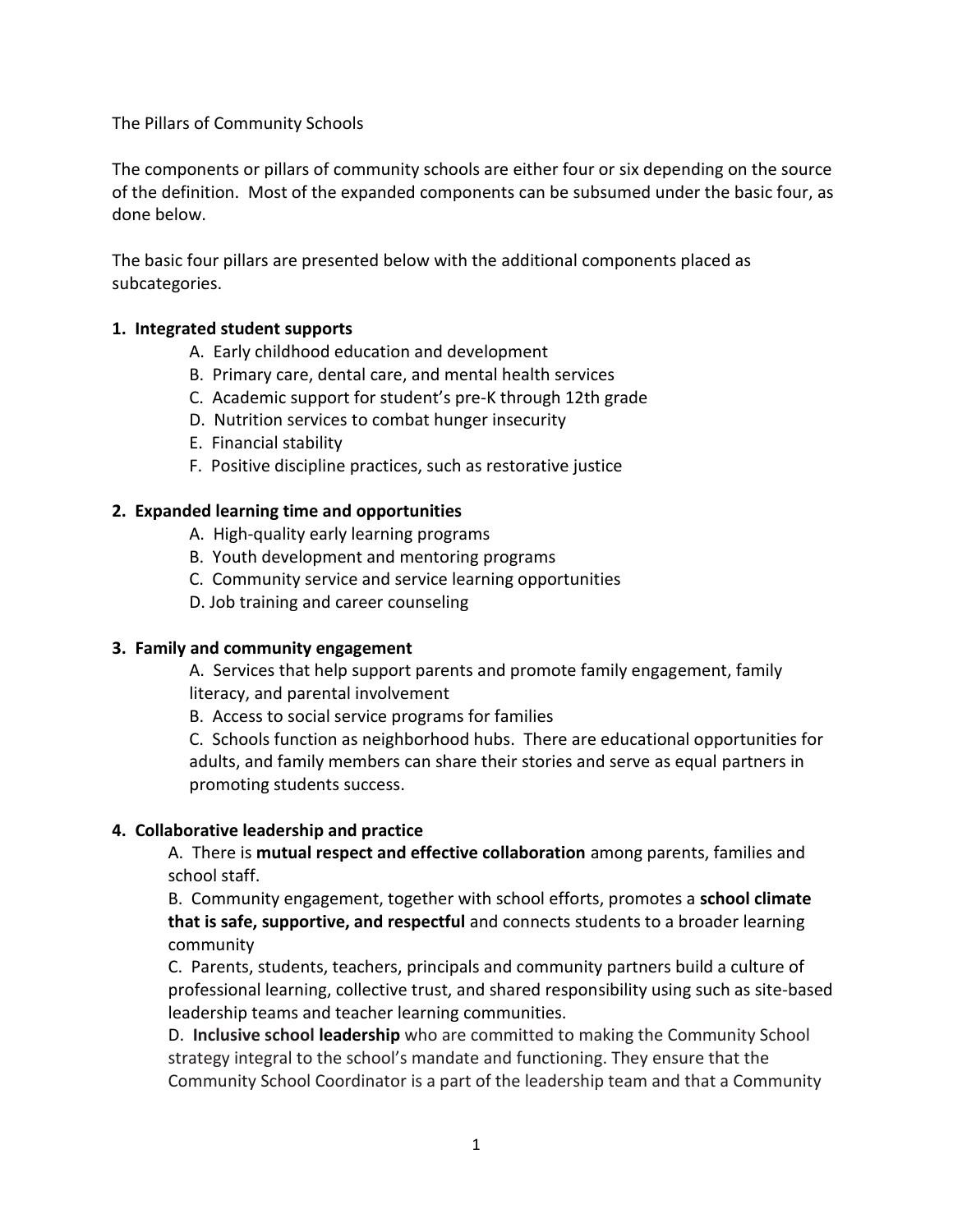School Committee (Committee)—which includes parents, community partners, school staff, youth, and other stakeholders that are representatives of the school's

An additional component described does not exactly fit under the above 4 pillars.

# **5. Excellent learning model.**

- A.Curricula that are engaging, culturally relevant, and challenging.
- B. Emphasis on high-quality teaching, not on high-stakes testing.

-----

Representative Steny Hoyer lists what a full-service community provides. Specifically, these schools provide:

- Support programs for early childhood education and development;
- Primary care, dental care, and mental health services;
- High-quality early learning programs;
- Academic support for student's pre-K through 12th grade;
- Youth development and mentoring programs;
- Services that help support parents and promote family engagement, family literacy, and parental involvement;
- Nutrition services to combat hunger insecurity;
- Community service and service learning opportunities;
- Job training and career counseling;
- Financial stability; and
- Access to social service programs for families.

-----

The Learning and Policy Institute describes four pillars.

- **1. Integrated student supports**
- **2. Expanded learning time and opportunities**
- **3. Family and community engagement**
- **4. Collaborative leadership and practice**

-----

The coalition of The Center for Popular Democracy, Coalition for Community Schools, and Southern Education Foundation has a six-part strategy.

- **1. Curricula that are engaging, culturally relevant, and challenging.**
- **2. Emphasis on high-quality teaching, not on high-stakes testing.**
- **3. Wrap-around supports**
- **4. Positive discipline practices, such as restorative justice**